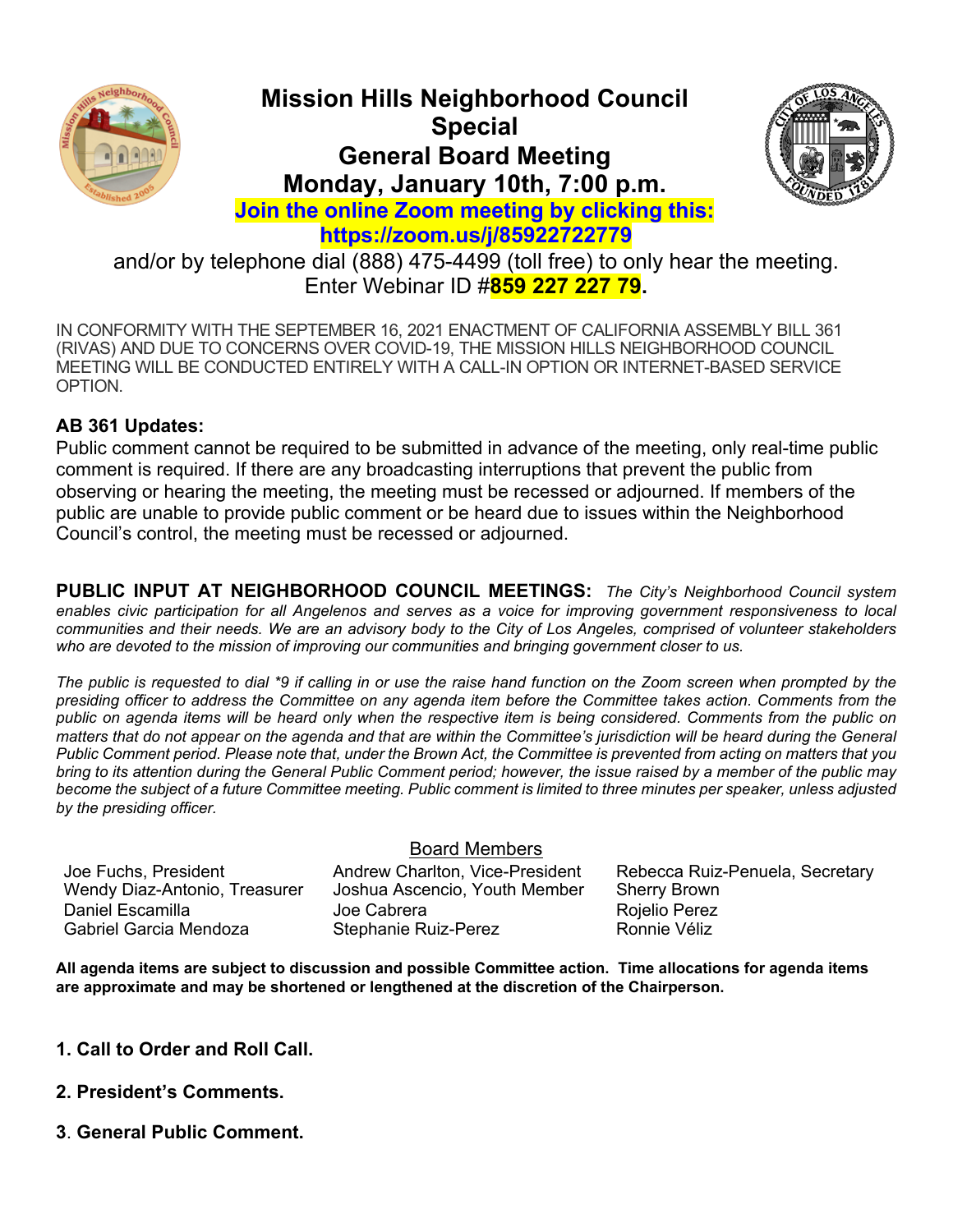## **4. Government Reports.**

- a. Office of L.A. Mayor Eric Garcetti
- b. Office of City Council-member Monica Rodriguez, 7th District
- c. Office of LAUSD Board Member Kelly Gonez, 6th District
- d. Office of LA County Supervisor Sheila Kuehl, 3rd District
- e. Office of CA State Assembly member Luz Rivas, 39th District
- f. Office of CA State Senator Robert Hertzberg, 18th District
- g. Office of Congressmember Tony Cárdenas, 29th District
- h. LAPD Senior Lead Officer
- i. City Department of Neighborhood Empowerment (DONE)

## **5. Committee Reports.**

| a. Outreach                  | Sherry Brown, Chair              |
|------------------------------|----------------------------------|
| b. Zoning and Land Use       | Rojelio Perez, Chair             |
| c. Beautification            | Stephanie Ruiz-Perez, Chair      |
| d. Budget and Finance        | <b>Wendy Diaz-Antonio, Chair</b> |
| e. Standing Rules and Bylaws | <b>Andrew Charlton, Chair</b>    |
| f. Public Safety             | <b>Chair Seat available</b>      |
| g. Housing and Homelessness  | <b>Chair Seat available</b>      |
| h. Education                 | <b>Chair Seat available</b>      |
| i. Cultural Affairs          | <b>Chair Seat available</b>      |

- **6. Discussion and possible action**: To approve the December 6<sup>th</sup>, 2021 Board Meeting Minutes. *Rebecca Ruiz-Penuela*
- **7. Discussion and possible action**: To approve the December 2021 Monthly Expenditure Report. *Wendy Diaz-Antonio*

#### **8. Liaison reports.**

a. Film Sherry Brown

#### **9. Alliance and more reports.**

- a. Valley Alliance of Neighborhood Councils (VANC) *Sherry Brown*
- b. Los Angeles Neighborhood Councils Coalition (LANCC) *Sherry Brown*
- c. DWP Oversight *Rojelio Perez*
- d. Budget Representatives *Wendy Diaz-Antonio*
- e. Neighborhood Council Sustainability Alliance (NCSA)

*Stephanie Ruiz-Perez and Miran Kalaydjian*

- f. Congress of Neighborhoods *Joe Fuchs*
- **10. Discussion and possible action**: MHNC to fill open positions. Two Board Members, Committee Chairs and Members, and Liaison and Alliance Representatives
	- a. Board. Two Board Seats are vacant [Business Owner and Organizational Stakeholder/Employee]; to apply, see http://mhnconline.org/about-mhnc/board.
	- b. Committees. *Article VII Section 3 of MHNC Bylaws states: "Standing Committees shall be comprised of at least two (2) Board members and may include any interested Stakeholders. All Committee Chairs shall be appointed by the President and confirmed by the Board. With the exception of the Executive Committee, Committee members shall be appointed by the President and ratified by the Board."*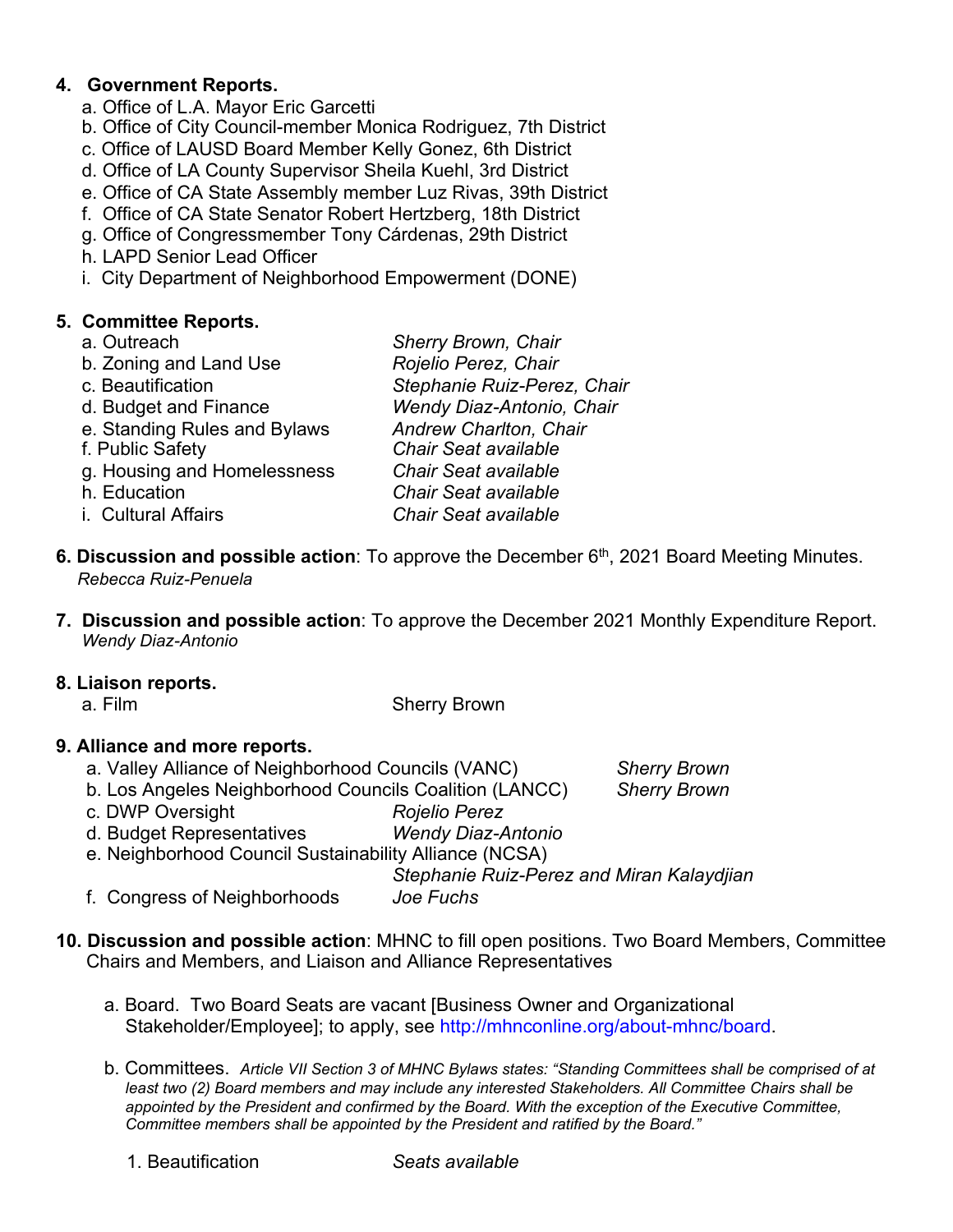| 2. Cultural Affairs                          | Seats available |
|----------------------------------------------|-----------------|
| 3. Budget and Finance                        | Seats available |
| 4. Outreach                                  | Seats available |
| 5. Public Safety                             | Seats available |
| 6. Zoning and Land Use                       | Seats available |
| 7. Standing Rules and Bylaws Seats available |                 |
| 8. Housing and Homelessness Seats available  |                 |

9. Education *Seats available*

c. Alliances. Information for any and all Alliances (sponsored by the city for Los Angeles) will be posted to the MHNC web page. The alliances are for all constituents and MHNC board members to be a part of.

**11. Presentation: Shell station at 11274 Laurel Canyon Blvd:** Ryan Kroll to speak about a new liquor permit and answer any questions the neighborhood council may have.

**12. Discussion and possible action:** To approve the wording for the MHNC Community Impact Statement to oppose Council File 19-0603 to expand the Fire District 1 Designation. – *Rebecca Ruiz-Penuela*

#### **13. Committee Member comments.**

#### **14. Adjournment.**

**Public Posting of Agendas:** MHNC agendas are posted for public review as follows:

- Arco Gas Station, 15508 Devonshire St, Mission Hills, CA 91345
- MHNCOnline.org
- Menchie's Frozen Yogurt, 10386 Sepulveda Blvd., Mission Hills, CA 91345

You can also receive our agendas via email by subscribing to L.A. City's Early Notification System at lacity.org/government/Subscriptions/NeighborhoodCouncils/index.htm

THE AMERICAN WITH DISABILITIES ACT - As a covered entity under Title II of the Americans with Disabilities Act, the City of Los Angeles does not discriminate on the basis of disability and, upon request, will provide reasonable accommodation to ensure equal access to its programs, services and activities. Sign language interpreters, assistive listening devices and other auxiliary aids and/or services, may be provided upon request. To ensure availability of services, please make your request at least 3 business days (72 hours) prior to the meeting you wish to attend by contacting the Board at 818.869.4577 or email at board@mhnconline.org.

**NOTICE TO PAID REPRESENTATIVES** - If you are compensated to monitor, attend, or speak at this meeting, City law may require you to register as a lobbyist and report your activity. **See** Los Angeles Municipal Code §§ 48.01 et seg. More information is available at ethics.lacity.org/lobbying. For assistance, please contact the Ethics Commission at (213) 978-1960 or ethics.commission@lacity.org.

**PUBLIC ACCESS OF RECORDS** – In compliance with Government Code section 54957.5, non-exempt writings that are distributed to a majority or all of the board in advance of a meeting may be viewed at our website: MHNConline.org or at the scheduled meeting. In addition, if you would like a copy of any record related to an item on the agenda, please contact the Board at, at 818.869.4577 or email board@mhnconline.org.

RECONSIDERATION AND GRIEVANCE PROCESS - For information on the MHNC's process for board action reconsideration, stakeholder grievance policy, or any other procedural matters related to this Council, please consult the MHNC Bylaws. The Bylaws are available at our Board meetings and our website MHNCOnline.org.